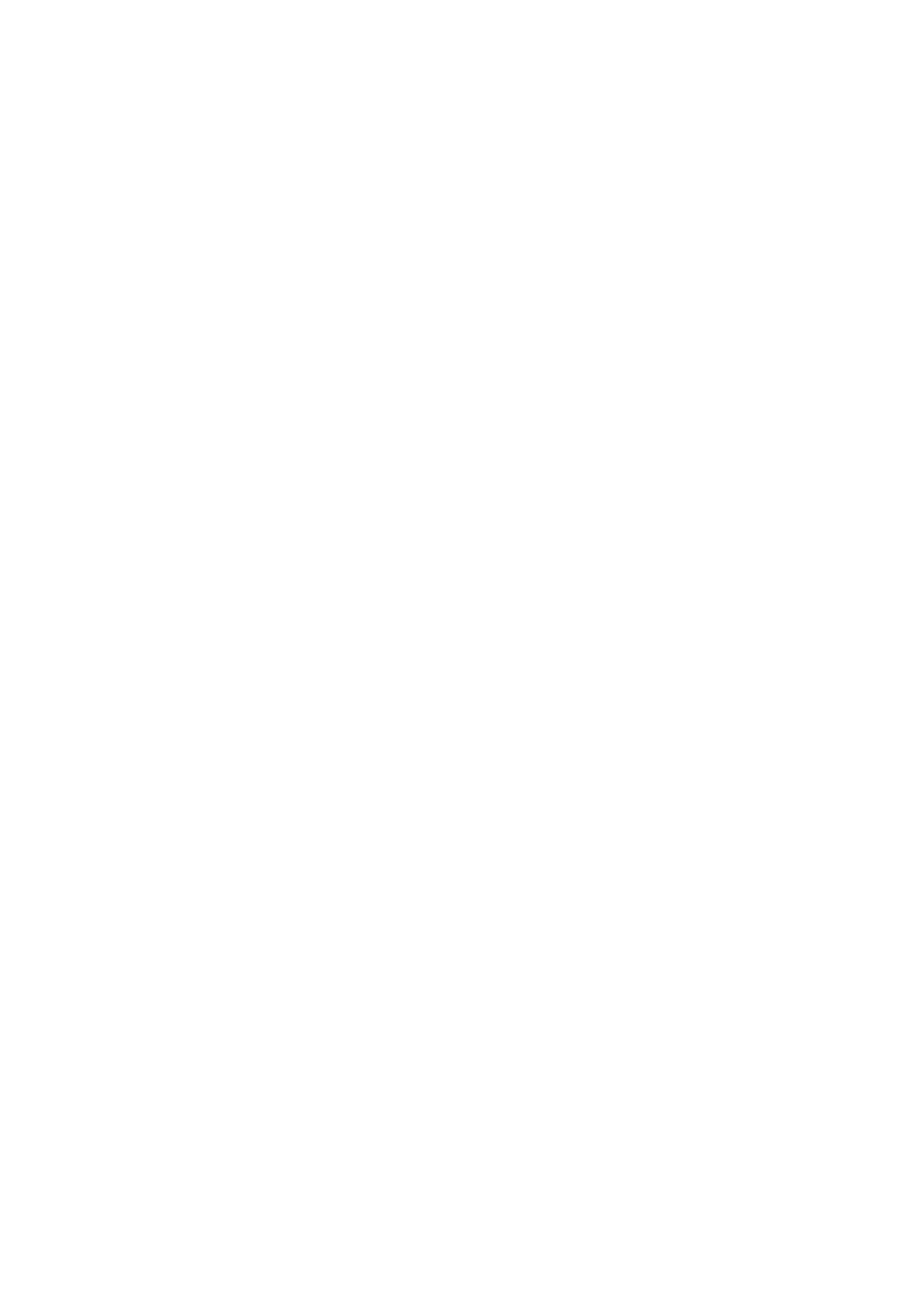### **BOUNDARY COMMISSION FOR ENGLAND**

#### **Membership**

The Speaker, the Rt. Hon Sir Lindsay Hoyle MP (ex-officio Chairman)

The Hon. Mr Justice Peter Lane, Deputy Chair

Colin Byrne, Commissioner

Sarah Hamilton, Commissioner

Boundary Commission for England 35 Great Smith Street London SW1P 3BQ

Tel: 020 7276 1102

Email: information@boundarycommissionengland.gov.uk Website: www.independent.gov.uk/boundarycommissionforengland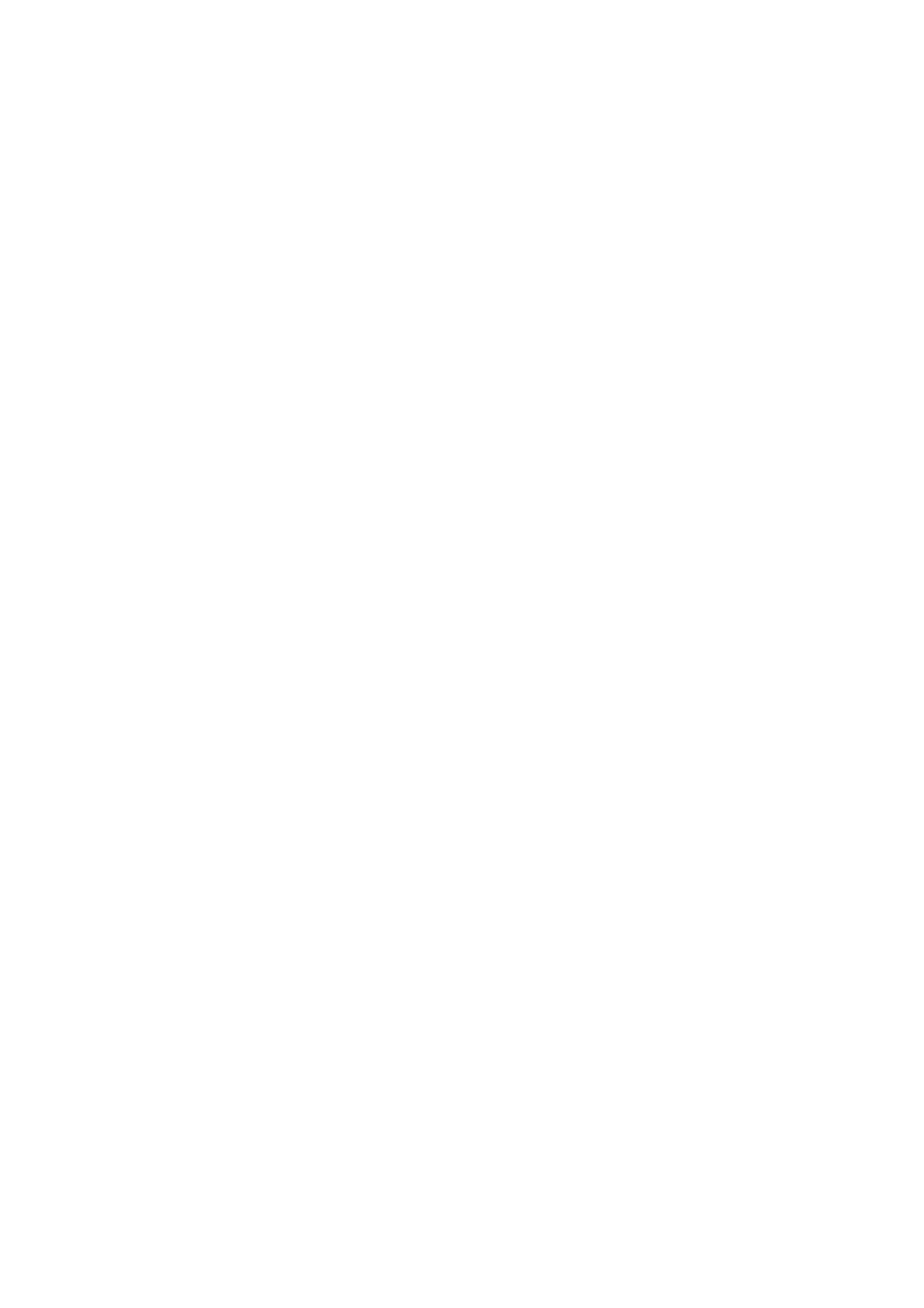#### **CONTENTS**

#### **Foreword from the Deputy Chair**

## **Information about the Boundary Commission for England**

The Sponsor The Commission Membership of the Commission Code of Practice **Assessors** Assistant Commissioners The Secretariat Statutory duties

#### **Objectives & Outcomes for 2019/20**

Overall objective Main objectives and outcomes for 2019/20

#### **Budget and Expenditure 2019/20**

Staff complement Budget and expenditure by subhead Monitoring expenditure

## **Outline Work Programme for 2020/21**

Programme Budget by subhead for 2020/21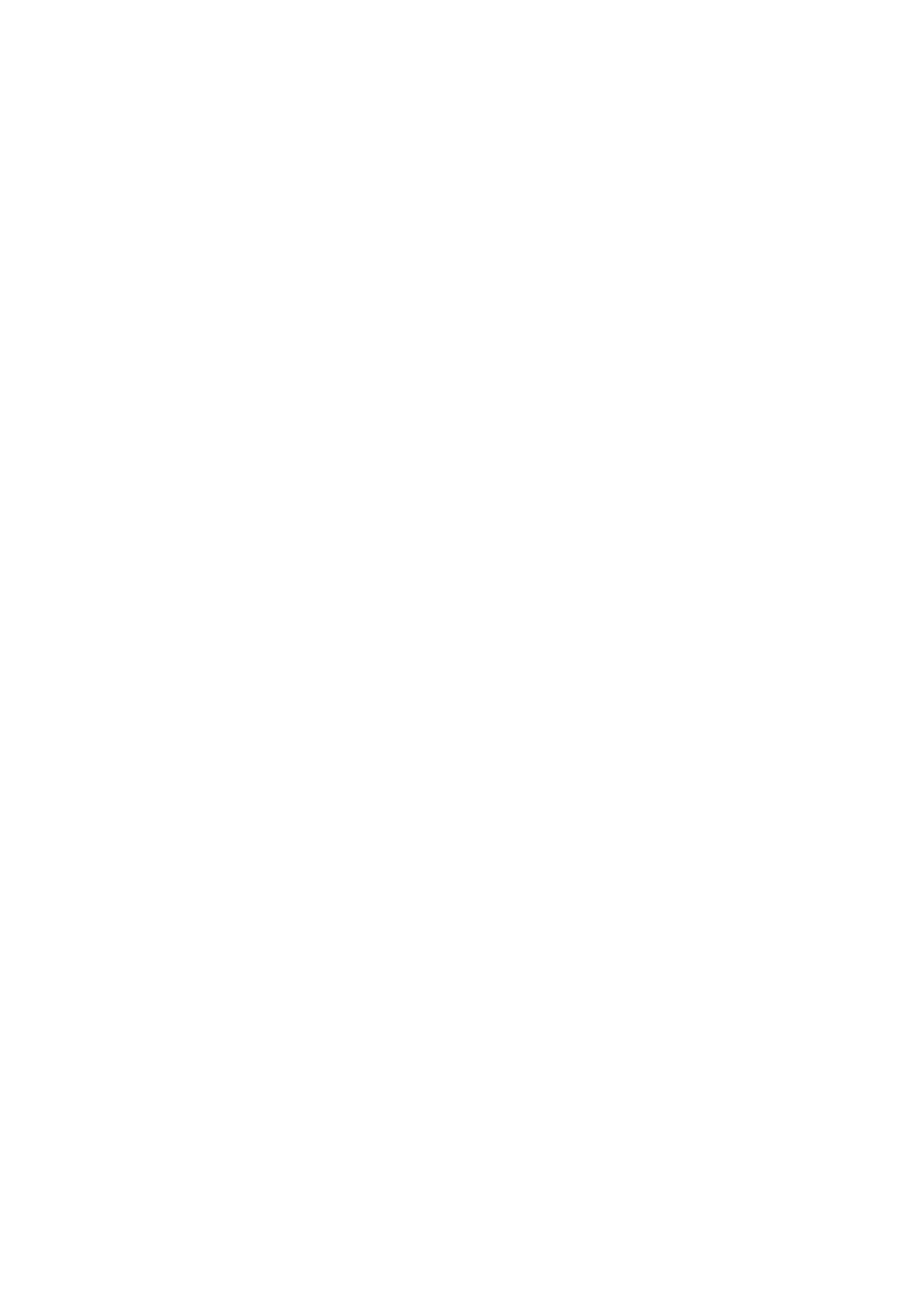## **Foreword from the Deputy Chair**

I am very pleased to open this formal report of the Commission's activities during the financial year 2019-20, having been appointed to the position of Deputy Chair of the Commission shortly after the end of the year in question.

I should first like to pay tribute to my predecessor, Sir Andrew Nicol. Though I had no personal experience of his work with the Commission during his time as Deputy Chair, the staff and Commissioners greatly valued his contributions, not least in steering the Commission through the bulk of the last constituencies Review, after taking on the role mid-project in difficult circumstances. I am privileged to be following him.

The 2019-20 year has been the second of the 'fallow' years for the Commission under the current legislative framework, which sees a constituencies Review conducted every five years, in each case taking the best part of three years to deliver (if one includes the preparatory scaling up and post-report winding down activities). The year has therefore been a very quiet one, with a skeleton staff maintaining the basic tasks of collating, checking and publishing the annual data on how Parliamentary constituency electorates change year to year, together with general administrative and governance activities. The main interest therefore lies in the latter part of the 2019-20 year, and the outline objectives set out for the current year, as we begin to plan, procure and recruit for the next constituencies Review, scheduled to commence around the end of 2020.

Adding challenge to the planning and preparation for that next Review is the Government's introduction of a new Parliamentary Constituencies Bill, currently being debated in Parliament. Ultimately, the Bill would result in the recommendations of the 2018 Review not being implemented, as it would change key aspects of how the next constituencies Review is to be conducted. As drafted, the Bill changes the total number of constituencies for the UK, the number of 'protected' seats, and the time allowed for delivery of the next Review. Only once the legislative landscape is settled, shall we know the parameters within which we must work in the coming Review.

Sir Peter Lane Deputy Chair 17 September 2020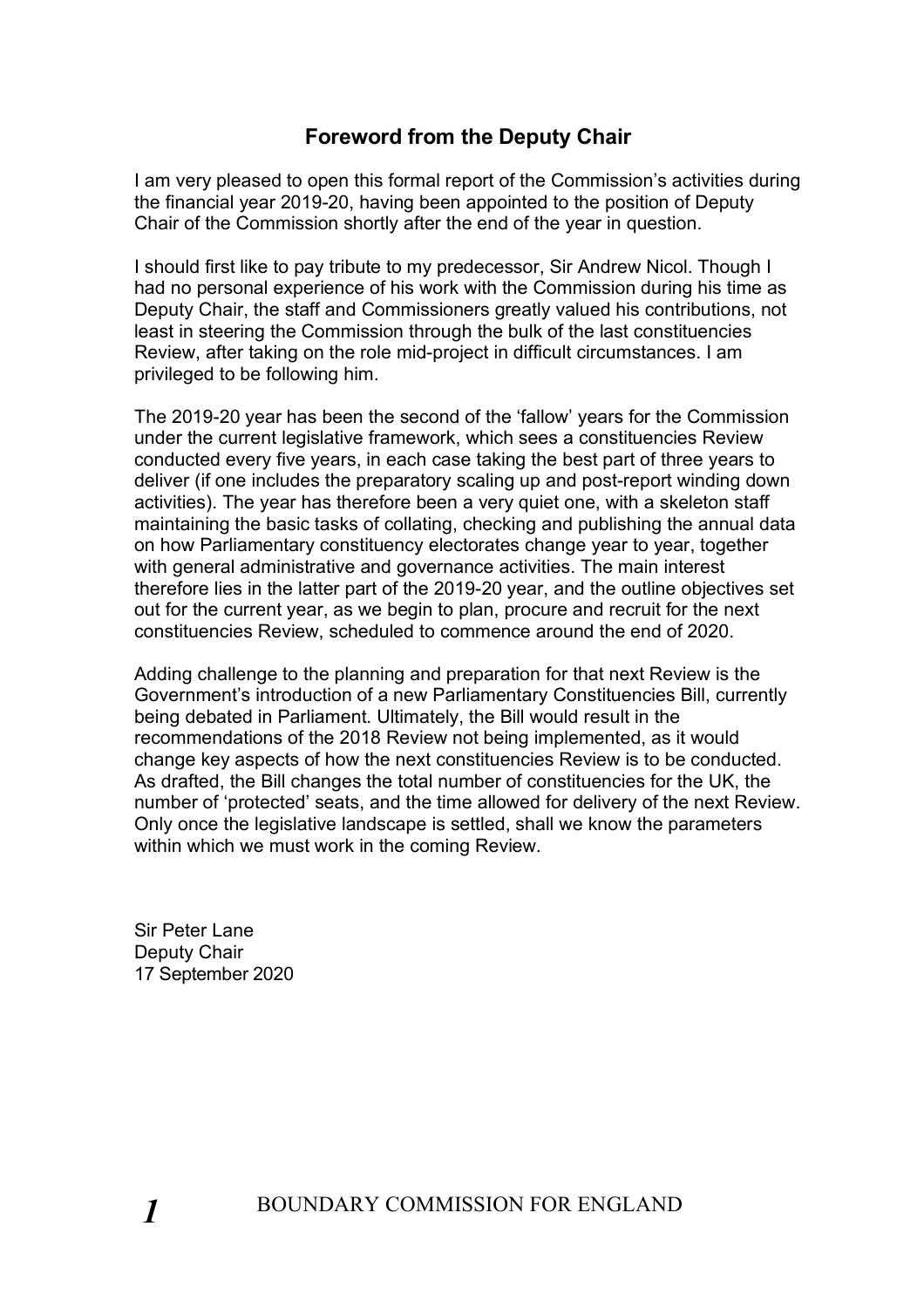## **Information about the Boundary Commission for England**

## **The sponsor**

1. The Boundary Commission for England is an advisory Non-Departmental Public Body (NDPB), which is sponsored by the Cabinet Office. The Secretariat staff and corporate functions such as Finance, IT and HR support are all provided by the Cabinet Office, which also oversees the corporate governance arrangements for the Commission.

## **The Commission**

2. The Commission is constituted under Schedule 1 to the Parliamentary Constituencies Act 1986 (as amended). The Commission is an independent, nonpolitical and impartial body and it takes every opportunity to emphasise that the results and voting patterns of previous elections do not, and should not, enter into its considerations. Nor does it consider the possible effects of its recommendations on future voting patterns.

3. The Commission is required to submit periodical reports in respect of the parliamentary constituencies in England to the Government. It is the Government's statutory duty to lay the reports before Parliament together with the draft of an Order in Council giving effect to the Commission's recommendations.

## **Membership of the Commission**

4. The Speaker of the House of Commons is the ex-officio Chairman of all four Boundary Commissions in the United Kingdom. The appointment of the Speaker emphasises the independent, impartial, and non-political nature of the Commission. The Speaker plays no part in the actual conduct of reviews.

5. The Deputy Chair of the Boundary Commission for England, who presides over meetings, is a High Court judge appointed by the Lord Chancellor. The Deputy Chair until 26 March 2020 was the Honourable Mr Justice Andrew Nicol. The Honourable Mr Justice Peter Lane was appointed to be the new Deputy Chair shortly after the end of the period covered by this report, on 23 June 2020, for a term of three years.

6. Neil Pringle's term of office as a Commissioner came to an end on 30 June 2019, immediately following which two new Commissioners were appointed, Colin Byrne and Sarah Hamilton, both for a term of five years.

7. The Commissioners are part-time appointees who meet whenever the work programme requires it. The Commissioners (not including the Deputy Chair) are paid a daily fee set by the Treasury and, together with the Deputy Chair, are entitled to recover any expenses incurred on Commission work.

## **Code of Practice**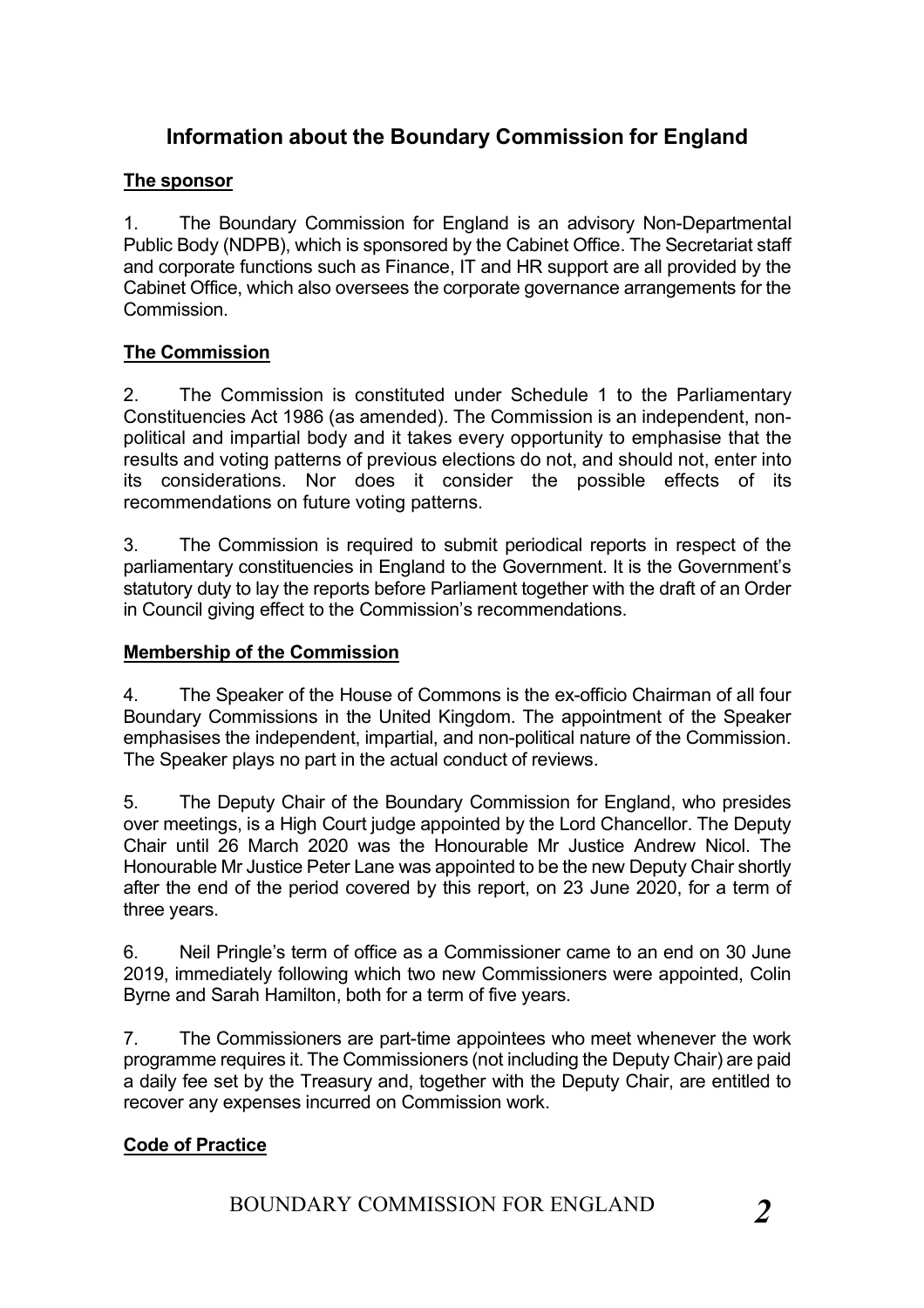8. The Commission adheres to the Cabinet Office's code of conduct for board members of public bodies. It also maintains a Register of Members' Interests, which is updated at least annually and can be accessed on the Commission's website.

## **Assessors**

9. There are two statutory assessors - i.e. technical advisers - to the Commission. They are the Director General of Ordnance Survey, and the Statistics Authority. Both are represented at Commission meetings by officials whenever the Commission has a need to consult them on their areas of expertise. The Commission did not require the presence of the Assessors at its meetings during 2019-20.

## **Assistant Commissioners**

10. The Commission may arrange for Assistant Commissioners to be appointed by the Secretary of State to assist it with its work. The Commission did not require Assistant Commissioners during the 2019-20 year.

## **The Secretariat**

11. The Acting Secretary to the Commission was Tony Bellringer throughout the 2019-20 year. The Secretary heads the Secretariat, the role of which is to service and assist the Commission in its conduct of reviews and executing the decisions it takes, and generally to facilitate the smooth and efficient administration of the Commission's business. The Secretariat may be contacted at the address at the front of this report.

## **Statutory duties**

12. The Commission's statutory function is to keep under review the distribution of constituencies in England and to make periodical reports (currently every five years) with recommendations to the Secretary of State in accordance with the provisions of the Parliamentary Constituencies Act 1986 (as amended).

13. The process of an active review takes broadly three years from preparation to winding down after submitting a final report and recommendations. With a statutory five year cycle of reporting, this leaves around two 'fallow' years in between active reviews, of which 2019-20 has been one.

14. During these periods in between active reviews, the Commission's role to 'keep under review' constituencies in England is restricted to collecting parliamentary electorate data annually from local electoral registration officers, collating and then publishing that statistical data for England as a whole, demonstrating how parliamentary electorate figures change in existing constituencies from year to year.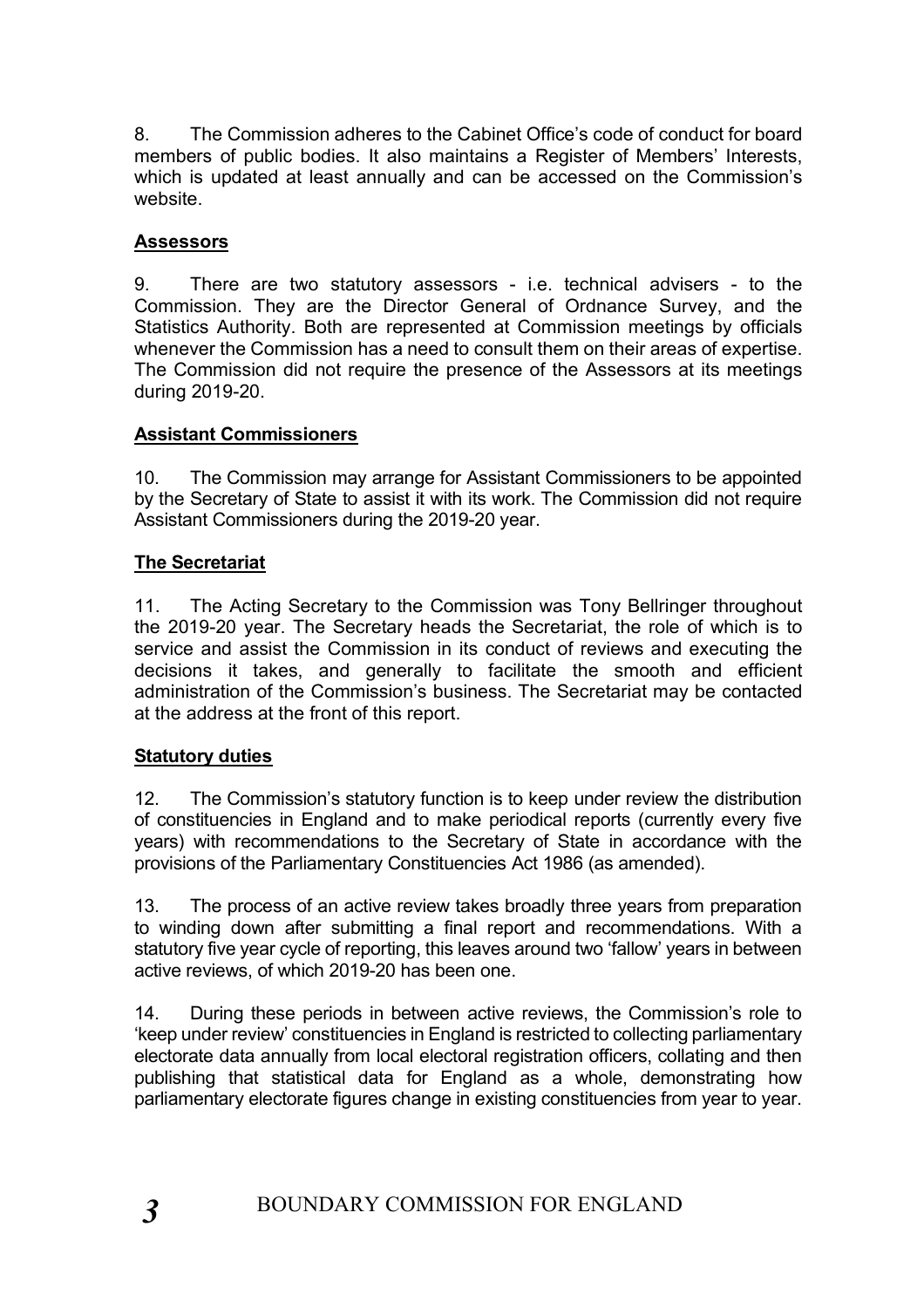## **Objectives 2019/20**

## **Overall objective**

15. The whole of the 2019/20 financial year falls in between the active review periods under the statutory five-year cycle of reviews. Our primary purpose this year has therefore been limited to collecting, collating and publishing parliamentary electorate data for existing constituencies in England.

#### **Main objectives for 2019/20, with outcomes**

- 16. The main objectives for the Commission during the financial year 2019/20 were:
	- **By the end of May 2019, collate and publish parliamentary electorate data from all local electoral registration officers in England, illustrating changes in electorate size in existing constituencies.** The parliamentary electorate figures for 2019 were added to the data published on our website, which displays the year by year changes in the parliamentary electorate figures in English constituencies.
	- **By the end of June 2019, support the sponsor Department in the appointment of two new Commissioners, to ensure the Commission remains quorate.** Our two new Commissioners, Colin Byrne and Sarah Hamilton, were appointed with effect from 1 July 2019, immediately following the expiry of the term of office of Neil Pringle on 30 June.
	- **During the course of the year, hold at least one formal meeting of Commissioners to maintain governance oversight and make key strategic planning and policy decisions relating to the next scheduled constituencies review.** The Commissioners met formally on 21 February 2020, the papers and minutes of which will be published on the Commission's website.
	- **By the end of November 2019, organise and deliver the Annual Meeting of the UK Boundary Commissions. The Commission organised and hosted this annual event on 29 November 2019.** As well as sharing of knowledge and best practice between the Commissions, the meeting also received presentations from The Electoral Commission, the late Professor Ron Johnston, and Informed Solutions.
	- **By March 2020, produce an evaluation report on the administration of the 2018 Review, highlighting areas that could be improved and instances of good practice.** A management report was produced and formed one of the papers at the Commissioners meeting on 21 February 2020.

17. Following the general election in December 2019, the Commission also responded to requests for specialist technical briefing in relation to the practicalities of prospective changes to the arrangements for delivering a review of

BOUNDARY COMMISSION FOR ENGLAND *4*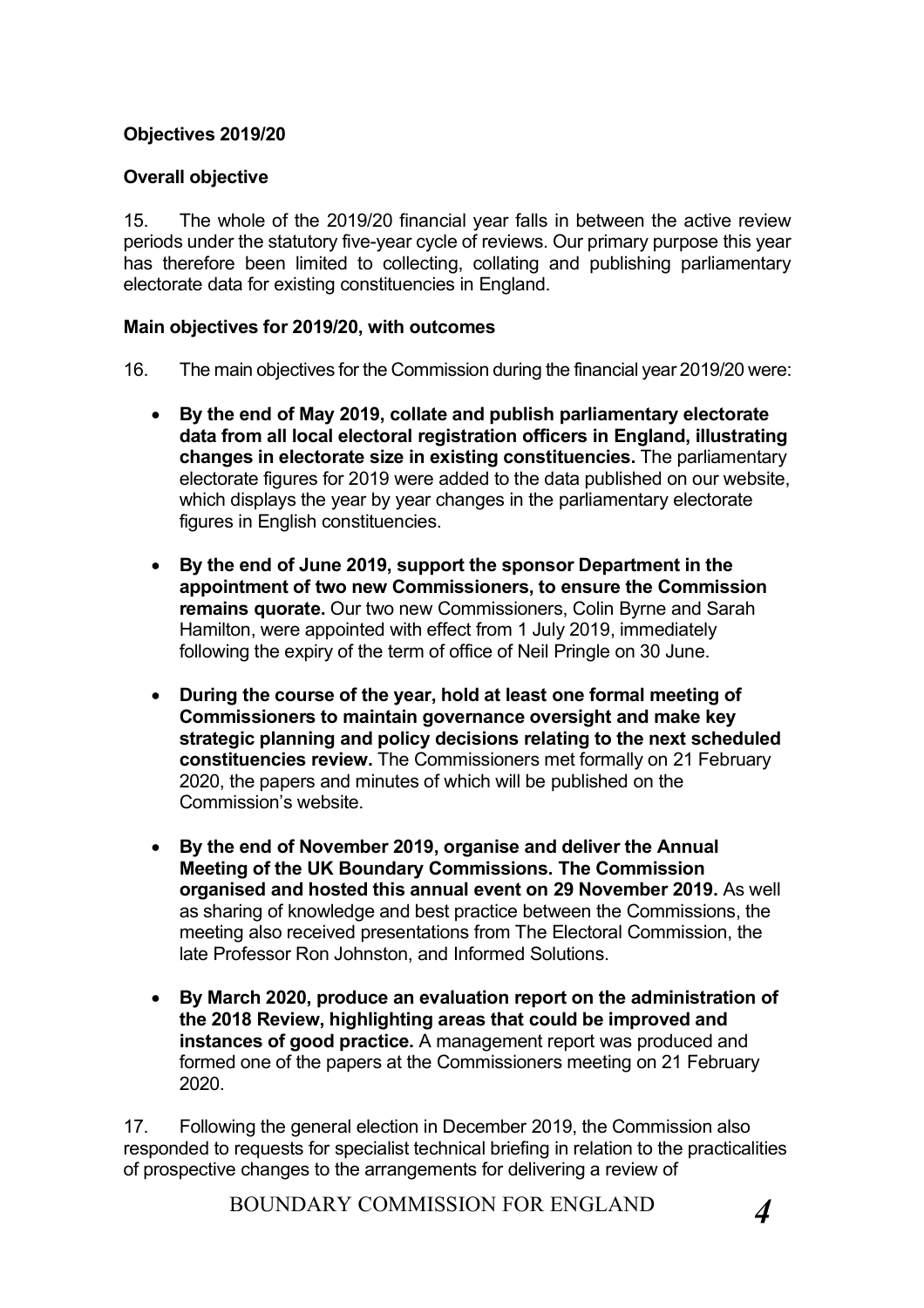Parliamentary constituencies. This material informed the Government's development of its Parliamentary Constituencies Bill, which has subsequently been progressing through Parliament.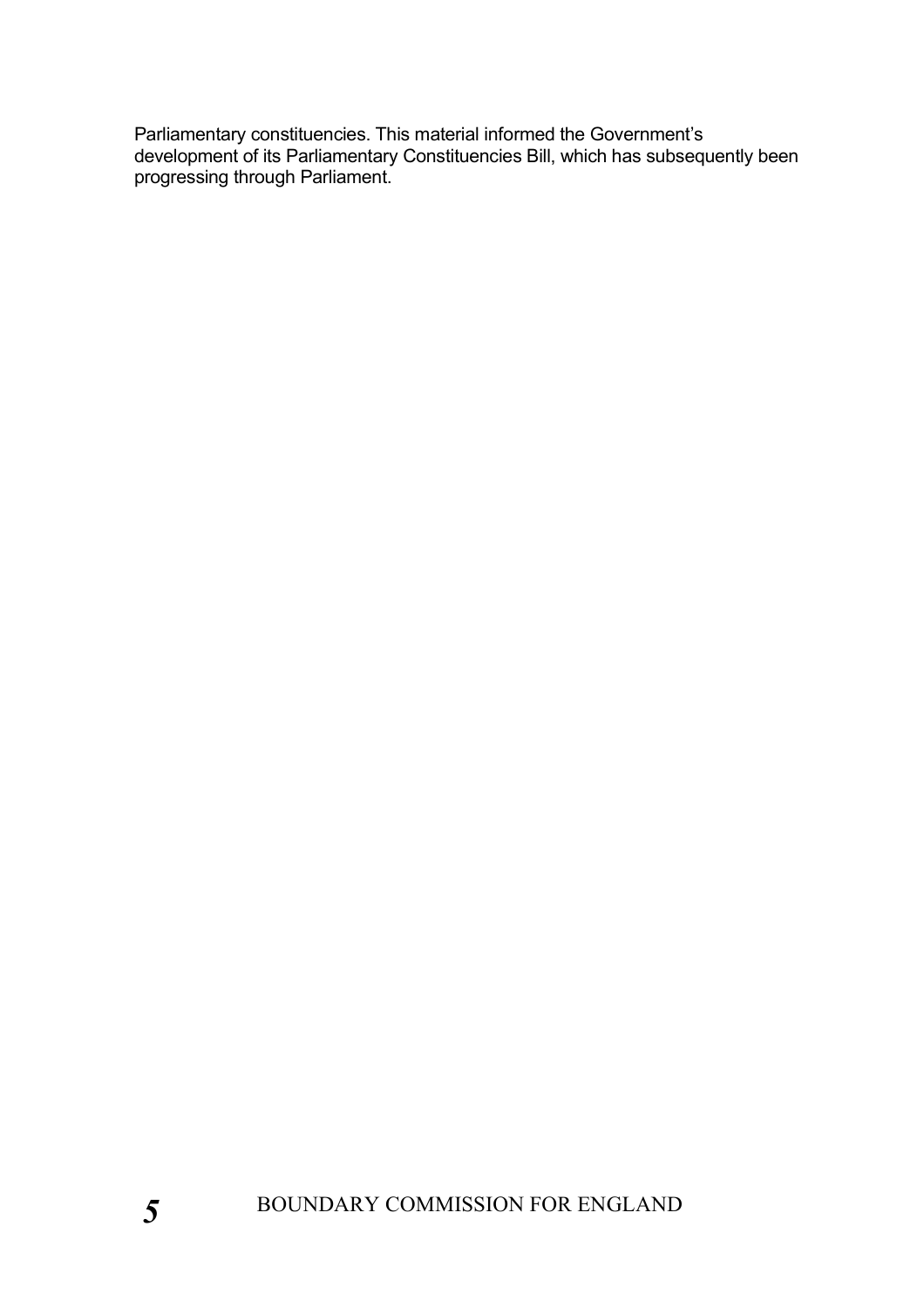## **Budget and expenditure 2019/20**

18. The Commission agreed an initial budget of **£103,560** with the sponsor Department, which it considered would be necessary to deliver the basic functions of the Commission through the 2019/20 year. Two tables are set out below. The first provides a quarterly profile of the planned and actual staffing levels of the Secretariat during the financial year. The second compares the Commission's actual expenditure during the year against the initial budget agreed with the Cabinet Office as sponsor Department. The Commission ultimately saw a slight overspend against budget of £4,052.

|                                                                              | Apr-Jun 2019   |               | <b>Jul-Sep 2019</b> |               | <b>Oct-Dec 2019</b> |               | <b>Jan-Mar 2020</b> |               |
|------------------------------------------------------------------------------|----------------|---------------|---------------------|---------------|---------------------|---------------|---------------------|---------------|
| Grade                                                                        | <b>Plan</b>    | <b>Actual</b> | <b>Plan</b>         | <b>Actual</b> | <b>Plan</b>         | <b>Actual</b> | <b>Plan</b>         | <b>Actual</b> |
| <b>SCS</b>                                                                   | $\Omega$       |               |                     | 0             | $\mathbf{O}$        | O             | $\mathbf{0}$        |               |
| Band A                                                                       | 0.4            | 0.4           | 0.4                 | 0.4           | 0.4                 | 0.4           | 0.4                 | 0.4           |
| Band B <sub>2</sub>                                                          |                |               |                     |               |                     |               |                     |               |
| Band B1                                                                      | $\overline{0}$ | 0             | O                   | 0             | 0                   | 0             | 0                   | 0             |
| Band C                                                                       | $\Omega$       | 0             | ∩                   | 0             | 0                   | 0             | 0                   | 0             |
| Temp                                                                         | $\Omega$       | 0             | 0                   | 0             | 0                   | $\Omega$      | 0                   | 0             |
| staff                                                                        |                |               |                     |               |                     |               |                     |               |
| <b>Total</b>                                                                 | 1.4            | 1.4           | 1.4                 | 1.4           | 1.4                 | 1.4           | 1.4                 | 1.4           |
| Figures shown represent the position as at the end of the relevant financial |                |               |                     |               |                     |               |                     |               |
| quarter.                                                                     |                |               |                     |               |                     |               |                     |               |

## **Staff complement** (Full Time Equivalent)

## **2019/20 Budget and expenditure by subhead (figures supplied by Cabinet Office)**

| <b>Budget component</b>      | <b>Budget 19/20</b> | <b>Expenditure</b> | <b>Variance</b> |
|------------------------------|---------------------|--------------------|-----------------|
|                              | (£)                 | (£)*               | (오)             |
| Pay and related costs        | 85,560              | 98,357             | $-12,797$       |
| Travel and subsistence costs | 600                 | 937                | $-337$          |
| <b>Accommodation costs</b>   | 1,000               | 886                | 114             |
| IT and equipment costs       | 10,000              | 6,350              | 3,650           |
| Personnel related costs      | O                   |                    |                 |
| Other professional services  | 0                   |                    |                 |
| Marketing and media          | 0                   | C                  |                 |
| Other goods and services     | 5,400               | 305                | 5,095           |
| Training and development     | 1,000               | 838                | 162             |
| Contractors                  | 0                   | 969                | $-969$          |
| Miscellaneous expenditure    | 0                   | $-1,628$           | 1,628           |
| <b>Total</b>                 | 103,560             | 107,612**          | $-4,052**$      |

\*Rounded up or down to the nearest pound.

\*\*Rounded to nearest pound from total derived from detailed (not rounded) component expenditure and variance figures.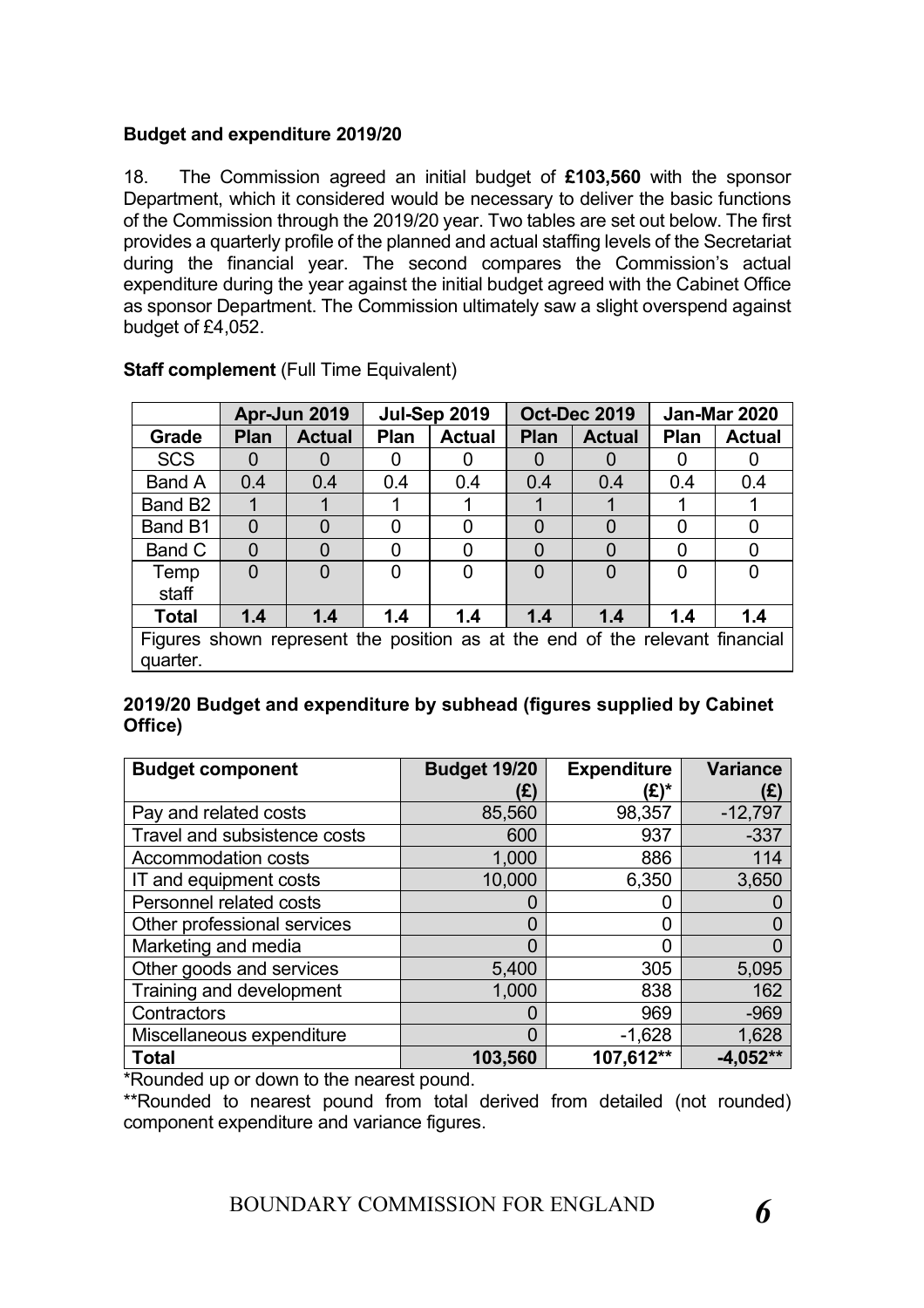## **Monitoring expenditure**

19. The Secretariat maintained information that recorded by date, topic, subhead, and component, every item of expenditure. Each month, the Secretariat met with officials from the Cabinet Office central finance team, in order to confirm monthly expenditure and to provide accurate financial reports, to profile expenditure for the financial year, confirm quarterly expenditure, and report on potential under-spends or over-spends.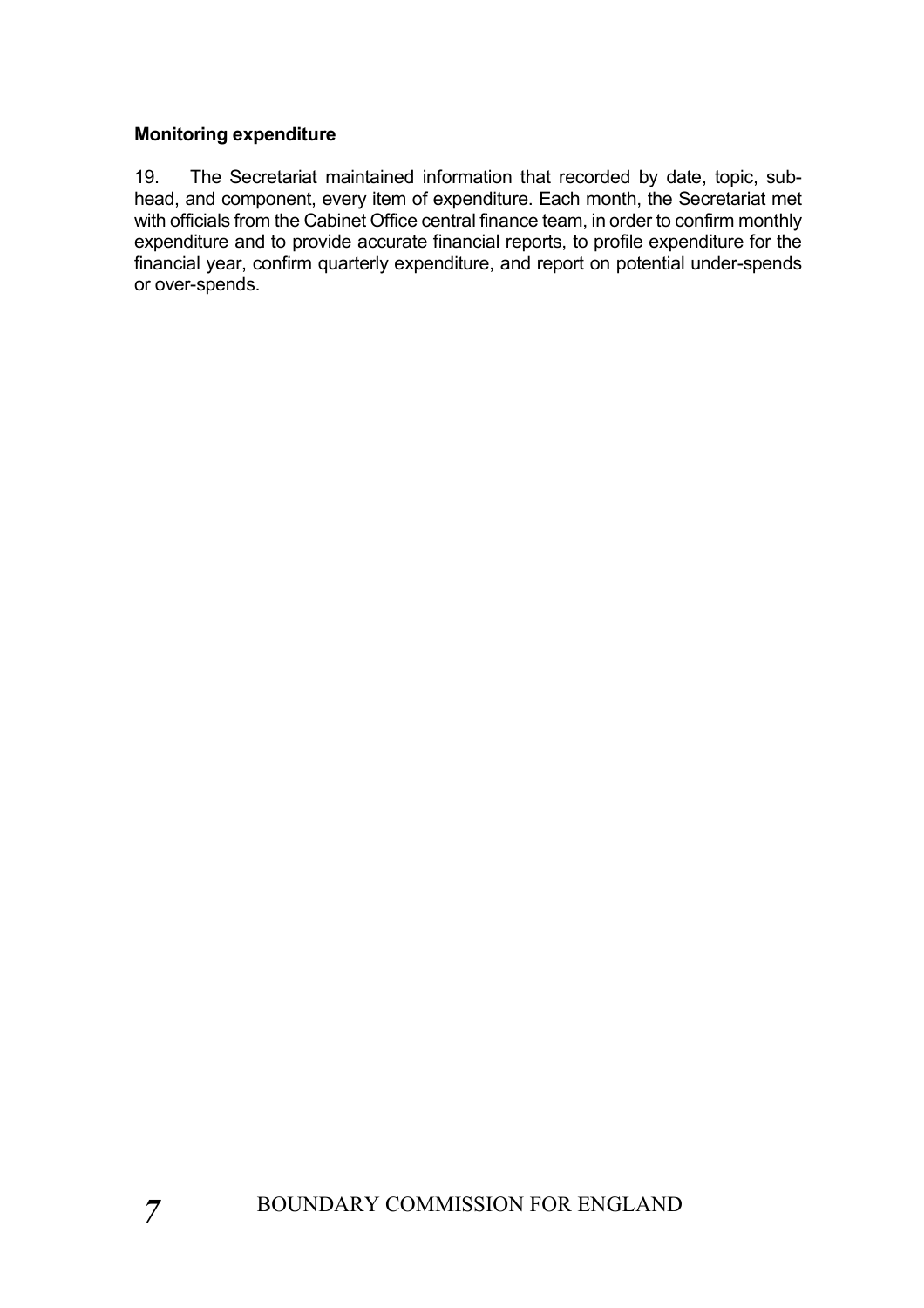## **Outline work programme and budget for 2020/21**

#### **Programme**

20. The 2020/21 financial year will see the Commission scale up again, and commence the next scheduled Review of constituencies. As the Government's Parliamentary Constituencies Bill – which would amend when and how the Commission should deliver future Reviews - was about to enter Parliament at the start of the financial year, it was difficult to be certain about the Commission's workplan and associated budget for the year. However, the budget provisionally agreed with the Cabinet Office is **£758,570** and the Commission expects to:

- Continue to respond to requests for information and its specialist views on practical matters relating to the delivery of constituency reviews, as the Parliamentary Constituencies Bill is debated by Parliament;
- By September 2020, secure the appointment of a permanent Secretary to the Commission, to lead the Secretariat through the next Review, with the remainder of the planned headcount recruited and in post by the end of December;
- By the end of November 2020, have procured the specialist software required to develop and analyse prospective revised constituency boundaries and the associated electorates;
- By the end of December 2020, have received and verified the key Parliamentary electorate data to be used in the next Review, allowing the four Parliamentary Boundary Commissions to jointly confirm the initial distribution of constituencies for that Review to the four parts of the UK;
- By the end of January 2021, have begun development of initial proposals for revised constituencies across England, aiming have these ready to publish for consultation in the summer;
- By the end of March 2021, have secured the appointment of Assistant Commissioners, to assist the Commissioners during the Review, primarily with analysis of the responses to initial and secondary consultation, and the development of subsequent revised proposals;
- During the course of the year, hold at least three formal meetings to assess progress with the Review and make key decisions, and also be represented at the Annual Meeting of UK Boundary Commissions. One of the planned formal meetings will also include representatives of the Parliamentary political parties in England, to consider their views on the internal policies that the Commission works to in delivering a Review, within the overall framework of the statutory process.